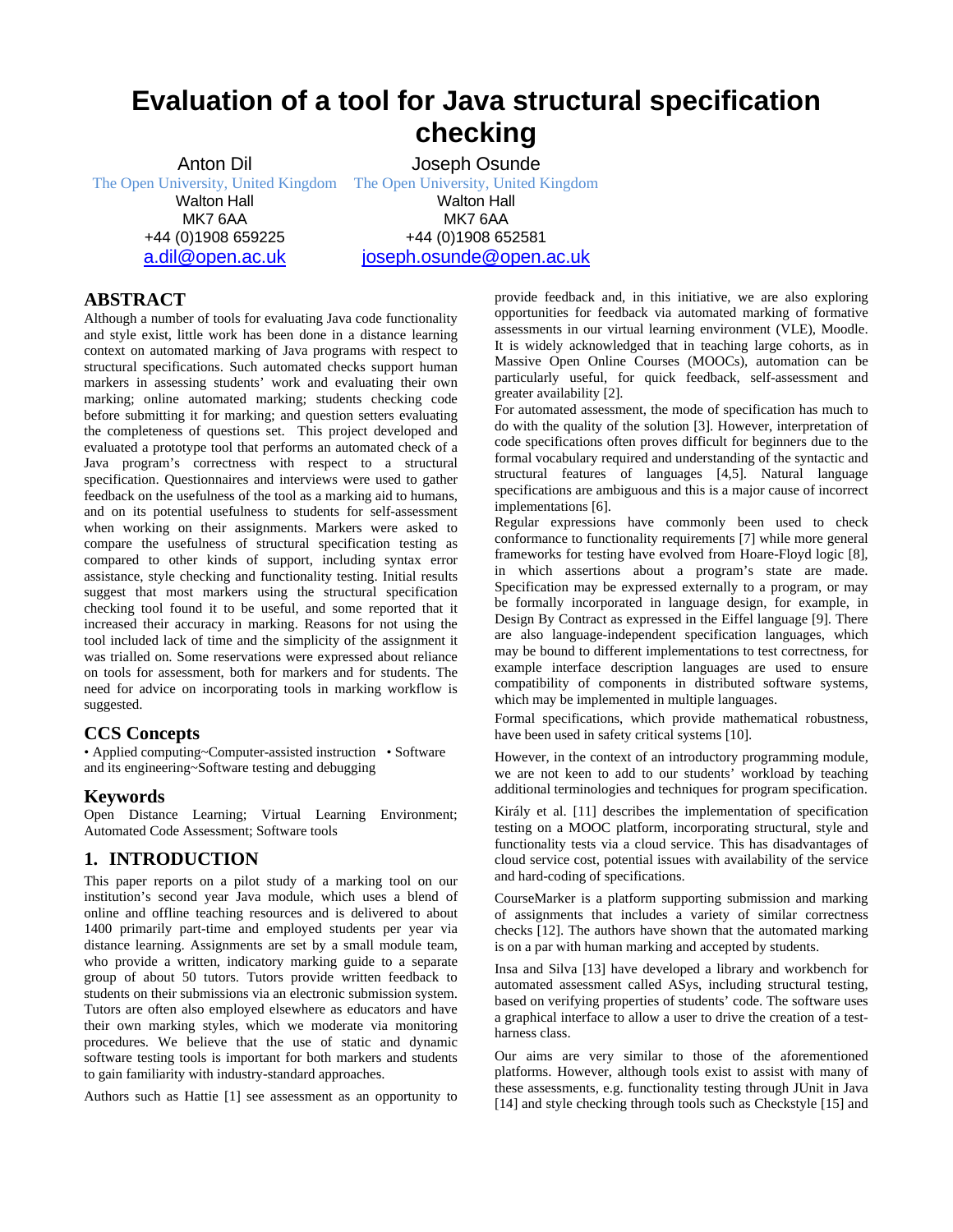PMD [16], structural checking is less commonly available, particularly in Java, and so is the focus of this study. Our tool is therefore similar to that described in [11] but we have initially focused on structural testing. Many other aspects of correctness may be checked by assessment software, including efficiency and simplicity [7, 12, 13], but these will be addressed in future work.

## **2. STRUCTURAL SPECIFICATIONS**

By structure we mean that a solution provides various externally and internally visible features, such as methods or fields, rather than that it conforms to a particular behaviour or functionality.

To ensure that students understand the vocabulary of the Java language, some assignments we set prescribe these structural features of solutions. This helps to ensure that markers will receive relatively constrained responses, which assists comparability of work and scalability of marking. This paper particularly concerns marking prescriptive assignments of this kind, although we also set open-ended questions to allow students to explore their own approaches to solving problems.

Whilst Balzer at al. [17] state that 'a specification is a description of what is desired, rather than how it is to be realized', testing structural correctness allows us to check for correct use of language features, which is important pedagogically. We nevertheless follow the principle that specifications should be operational, i.e. formal enough to enable automated testing of whether a proposed implementation meets the specification.

As in [13] our tool makes use of a specification file, but in our case this does not require generation of a separate Java test-class. Our structural specifications can be hand-edited quite simply or may potentially be generated by other means. Our structural tests are not intended to be exhaustive; rather they cover features of code that we would normally expect tutors to comment on in students' solutions.

Another difference in our work is that we test not only for the presence of required features, but for the absence of some features on grounds of object-oriented programming style, even though they would not affect the functionality of students' code. This is implicit, rather than specified on an individual assessment basis.

For our purposes, structural, functional and stylistic correctness all initially require that a student's code compiles successfully, as this facilitates automation.

Structural correctness is also required for unit testing code to compile, so a key purpose of our tool is to determine if unit tests could succeed, which is important for fully automated online testing. Conversely, code that appears to behave appropriately under unit tests does not necessarily meet structural requirements, although sufficiently careful unit testing might reveal this.

## **2.1 Attitudes towards marking tool support**

A further aim of this work is to explore attitudes towards tools as assistants to markers, and for fully automated marking. There is evidence of broad acceptance in the context of automated marking, for example [2] and [12] report on the benefits of the objectivity of automated feedback and regular assessment of progress for students, however issues such as the specificity of feedback that should be provided and the appropriate focus or weighting of marking are less clear.

Whereas adoption of automated marking assumes accuracy of the tools is high, our tool-supported marking process affords us the chance of exploring how tools might be usefully incorporated into a more human-focused marking process. Other authors have

assumed that question setters would determine the weight assigned to various aspects of correctness, but in our context, there has traditionally been a degree of latitude expected in marks awarded and marking guides are indicatory, so we wished to explore markers' attitudes towards different aspects of correctness and how they should be weighted. Our tools' output for markers is advisory and accompanies our written marking guide.

# **3. METHODOLOGY**

Our project aims to involve tutors on our Java programming module through a collaborative process in the design of code marking tools, and to gather feedback on attitudes towards tools for marking support, as well as for student use, via online forum interactions, VLE usage data, surveys and interviews. We cannot require tutors or students to take part in evaluation of prototype tools, therefore our participants are volunteers.

In assessing attitudes towards tools, we have initially concentrated on four aspects of code correctness: Syntax, Functionality and Style, as the most common aspects included in other similar tools [12], and Structure, which is less commonly included.

A BlueJ plugin [18] was developed to integrate the structural checking tool into the module coding environment, for tutor use. The tutor receives detailed output describing features of a student's solution and where it departs from the expected specification. Occasionally, tutors have to fall back on manual inspection of the students' code, due to non-compilation of a solution, which is to be expected.

Tutor use of the BlueJ plugin was supported via online forums, and the tool was updated several times during the module presentation following early feedback on usability issues. These initial informal discussions informed the design of an online, anonymous survey, which was open to all tutors, whether they had used the marking tool or not. In addition to providing a forum for tutors who chose not to participate in the trial of the marking tool, the online survey allowed us to pose some generic questions about how tutors mark code, about marking tools, and the relative utility of various resources we provide and might provide in future.

Tutors were asked to rate the utility of syntax error help, structural testing, functionality testing and style checking tools, to themselves, and to students. Use of the marking tool was also investigated, via 20 questions of which 13 were closed response and 7 were open response, providing an opportunity for tutors to clarify reasons for their answers to closed questions as well as provide more general feedback on marking and tools.

Example output from the structural checking code, repurposed for deployment on our VLE via CodeRunner [19] questions, is shown in Figure 1.

|             | Test                                | Expected         | Got                                                                                                                                                                                                                                                                                                                                                          |   |
|-------------|-------------------------------------|------------------|--------------------------------------------------------------------------------------------------------------------------------------------------------------------------------------------------------------------------------------------------------------------------------------------------------------------------------------------------------------|---|
|             | Sharedutils.compile("Answer.java"); | Comptled OK      | Comptled OK                                                                                                                                                                                                                                                                                                                                                  |   |
| $\mathbf x$ | CheckM25B.specificationCheck();     | Specification OK | In class Shelter, the method getAnimals() should have return type java.util.List<br>:- ( The required methods are present, but their headers aren't quite right<br>:- ( All the required fields are present, but their declarations aren't quite right,<br>Check that the modifiers and types of your variables are correct<br>Specification errors found: 2 | × |

#### **Figure 1 CodeRunner output for a failed structural check.**

Twenty responses from tutors were received, including eight from tutors who had used the structural checking tool and twelve from tutors who had not.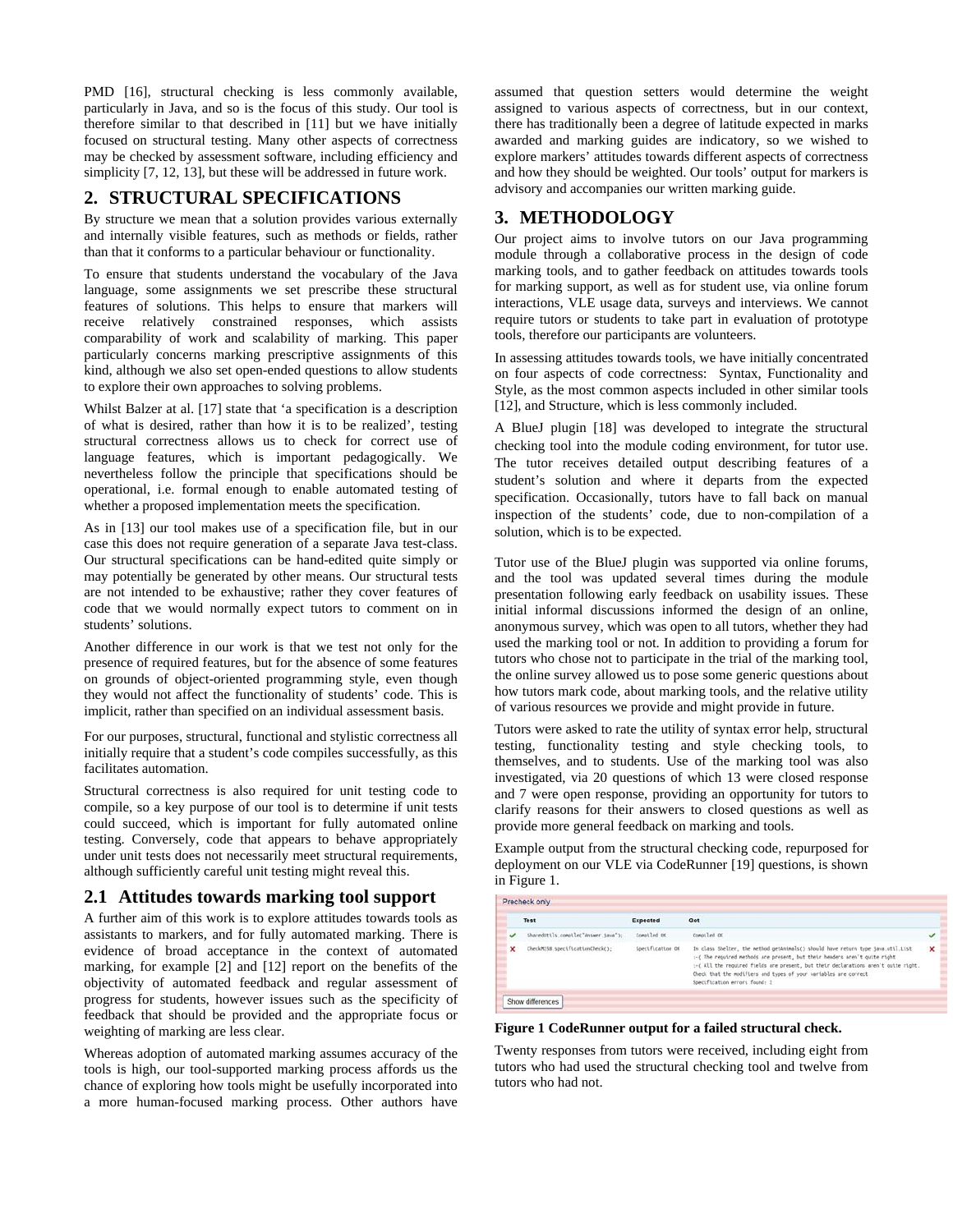Due to tutor availability, subsequently six tutors out of the eight who had used the structural checking tool were interviewed using a semi-structured script, to get a deeper understanding of attitudes towards the tool and marking tools in general. Tutors were asked about their experience in using the tool, issues they encountered, and how it affected their marking. An inductive analysis of the interview transcripts was then performed to draw out the commonly occurring themes. Tutor attitudes towards student use of the structural marking tool and related tools was also explored.

Although the tool was run by about a third of our cohort in our online environment, via a formative CodeRunner quiz, this paper is concerned only with the tutors' appraisals of the proposed marking tools.

# **4. RESULTS**

### **4.1 How the marking tool was used**

An early result of this investigation was that the need for the question setter to write a structural specification served as a crosscheck on the completeness of the question we were setting. This was unexpected, but ultimately very useful.

Depending on when the tool was used in the marker's workflow, it functioned either as a backup check that no structural errors in the student's solution had been missed, or as a way to locate parts of student's code to be commented on before marking by hand.

Tutors realised that the tool would not be very helpful if the submitted code was very far off the mark to begin with, however, it was acknowledged that this is where we need the human marker to take the lead.

Students were said to seldom submit code that does not compile, suggesting that they may see compilation errors as a sign of failure, and they prefer not to submit incomplete work, though they could gain marks by doing so.

Averaged time to mark for tool users was 5-10% more than for non-tool users, but there was not enough data to infer statistical significance of this difference.

Six of eight tutors said that the tool was 'somewhat likely' or 'very likely' to spot errors they'd have missed.

Seven of eight tutors said that they would be 'quite likely' or 'very likely' to recommend the tool to other tutors. For these tutors, improved accuracy was valued, while increased time to mark was the main concern of the one tutor 'not likely' to recommend the tool.

#### **4.2 Ratings of tools by tutors**

Table 1 shows aggregated ratings of software tools by the 20 tutors surveyed (i) to them as markers and (ii) their judgement of the tool's usefulness to students, based on a Likert scale. Only the structural checking tool was actually tested by a proportion tutors, so the responses are primarily based on tutors' perception of the tools' potential usefulness.

**Table 1 Tool utility to tutors and students, judged by tutors**

| (i) Tool use to tutors | E   | V+E | $M+V+E$ |
|------------------------|-----|-----|---------|
| Unit tests             | .26 | .74 | .74     |
| Structural checking    | .21 | .47 | .69     |
| Style checking         | .20 | .45 | .65     |

| Syntax error help         | .16 | .37 | .53 |
|---------------------------|-----|-----|-----|
| (ii) Tool use to students |     |     |     |
| Unit tests                | .26 | .58 | .79 |
| Style checking            | .22 | .39 | .72 |
| Syntax error help         | .20 | .40 | .70 |
| Structural checking       | .17 | .33 | .72 |

The table entries are ordered by Extremely, Very + Extremely and Moderately + Very + Extremely responses. (Other available responses were: 'Not at all useful', 'Somewhat useful' and 'Moderately useful'.)

None of the code marking tools were rated 'extremely' useful by the majority of respondents, indicating that whilst they are all of some interest, they are not core to requirements; however, this is not unexpected given the traditional nature of our delivery being reliant on a printed text and offline software activities. Part of our aim is to develop these tools for online use by students in contexts where tutors are not available, for quick feedback.

The higher rating of unit tests as compared to structural checking may indicate a misunderstanding on tutors' part of how unit testing would work in practice, because it is not possible in general to perform unit tests unless structural tests are successful. We attribute this to familiarity with the idea of unit testing as compared to the idea of structural checking, as well as to the preponderance of non-tool users in the respondents.

Considering the 'Extremely useful' column, these tools are considered of more or less equal utility to tutors and students, as judged by tutors. When combining the top two utility ratings, tutors considered all of these tools to be more useful to them than they are to students.

#### *4.2.1 Correlations and associations*

Ratings of unit testing, structural checking and style checking were all correlated at a statistically significant level (Spearman's rho,  $p < 0.01$ , two-tailed sigma). The exception is that syntax error help is not well correlated with other tools' utility. This is expected, since tutors should not particularly need this tool, which is more appropriate for students.

The highest correlation was for utility of unit testing versus structural checking, which was rho  $= 0.801$  for student use. The 95% confidence interval for this result is 0.556 to 0.918, indicating a moderately high degree of correlation.

Tutor ratings of structural checking were also significantly correlated between use for self and use for students (Somers'  $d =$ 0.625,  $p < 0.001$ ). Thus, the relative utility of the tool itself may be less significant than the predisposition of the tutor towards tools. Higher scores were found for Unit testing  $(d = 0.687, p <$ 0.001) and Style checking  $(d = 0.706, p < 0.001)$ .

These results suggest that if a tutor rates one of these tools as useful, they will also rate the others as useful, and vice versa, whether for their own use or for student use.

Interview analysis provided some explanation for these dispositions for or against tools, and this is explored in the next section.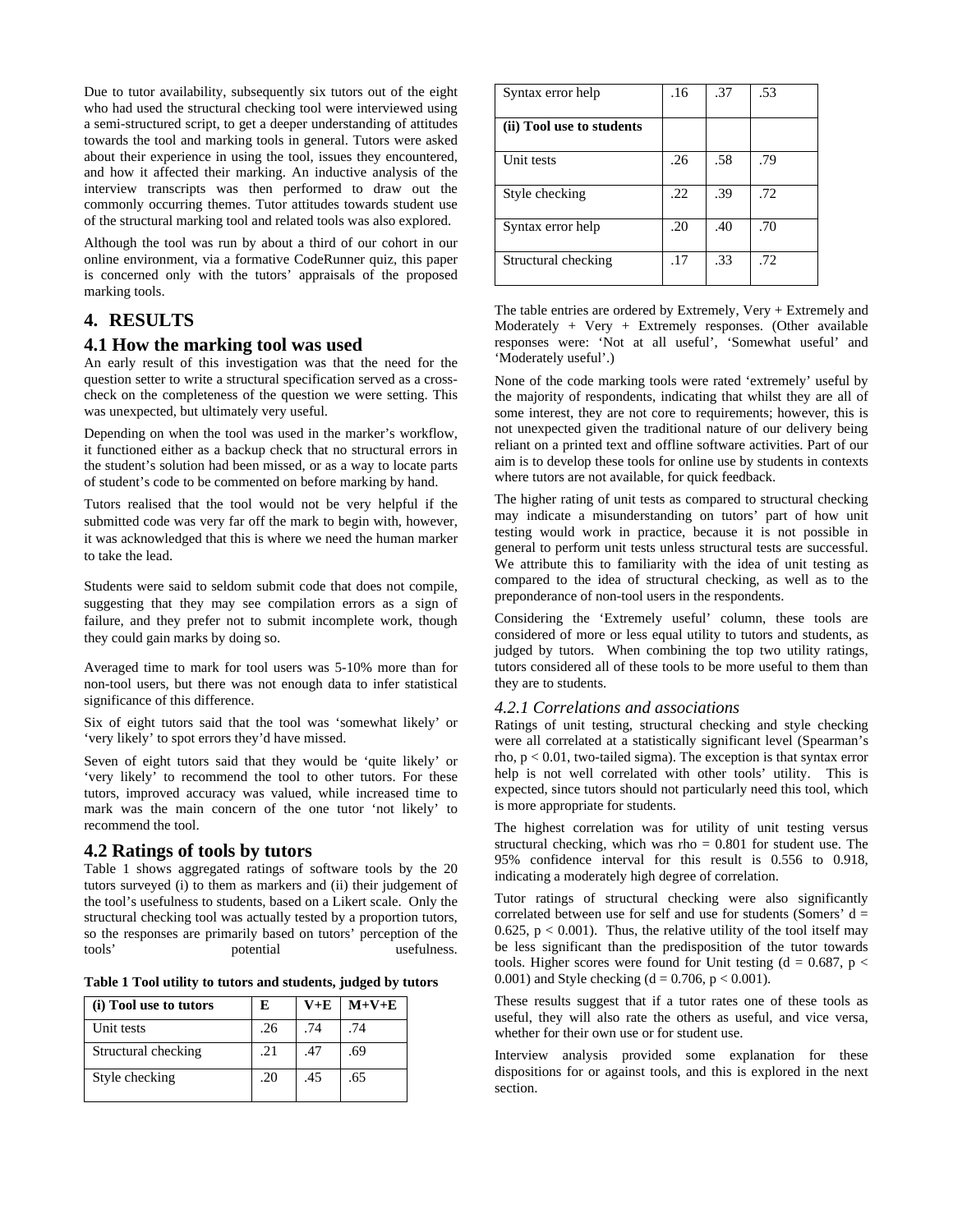### **4.3 Themes in the interview data**

Six experienced tutors who had used the structural checking tool were interviewed. The inductive analysis of interview transcripts led to the themes in Table 2, with both positive and negative views expressed under each theme.

| Table 2 Themes around tool use by tutors |  |  |  |
|------------------------------------------|--|--|--|
|------------------------------------------|--|--|--|

| <b>Theme</b>                                 | <b>Negative</b>                                                        | <b>Positive</b>                                                  |
|----------------------------------------------|------------------------------------------------------------------------|------------------------------------------------------------------|
| Time available to<br>engage with the<br>tool | No time to use,<br>slows marking<br>down; impacts on<br>students' time | Worth investing the<br>time                                      |
| Quality of<br>marking                        | No need for<br>complete accuracy;<br>could detract                     | Accuracy matters;<br>improves marking<br>and feedback            |
| Attitude towards<br>tools                    | Over-reliance on<br>tools is an issue                                  | Tools help us do our<br>job better                               |
| Focus of<br>teaching and<br>testing          | There are other<br>things to provide<br>feedback on                    | Correct structural<br>specification (also)<br>matters            |
| Need for a tool                              | The task is too<br>simple to warrant<br>use of a tool                  | Even with simple<br>tasks, we make<br>mistakes tools can<br>find |

There are overlapping issues across these themes, which are now described:

Time: Tutors weighed up the utility of a tool with respect to the time it takes to use it and the increased accuracy it may bring to their marking. For some tutors this trade-off was worthwhile; for others it was not. Some of the time cost may be accounted for by familiarity or the way in which the tool was incorporated in the marking workflow.

In the case of students, some tutors worried that using a tool would add to their workload.

Accuracy: Some tutors suggested that the tool would not spot errors they wouldn't, or that the difference the tool might have made was small. This relates to the complexity of the marking task also.

Some appreciated confirmation of their own accuracy. Indication of having missed an error was embarrassing to some, while for others it proved that this was what tools were good for. This was in spite of tutors having spotted similar lapses in other tutors' marking when they were undertaking peer monitoring duties.

For some it is important to provide feedback on all defects that are noticed, because commenting on them should help students perform better in future. However, some feared discouraging students by pointing out all of their failings.

Attitude towards tools: Some tutors believed that they did not need the tool, as they would spot errors anyway, or that overreliance on technology was problematic, because viewing automated feedback would lead to loss of critical awareness or a bias in marking focus.

Likewise, tutors were concerned that students may come to rely on a tool like this if they used it regularly, an issue also reported by Chen [20].

Focus of teaching and testing: The structural checking tool highlights a particular aspect of code quality, but this may be misleading if other areas of code quality are not indicated. There is a fear that a tool might direct attention too much towards certain areas and away from others, including aspects that are less amenable to tool support.

Of course, the intention is not to exclude hand-marking by humans, but to support marking by humans of a particular aspect of code quality that is amenable to automation. The intention is to provide support for marking other aspects of code quality that may be automated, eventually, and tutors also supported this idea.

Need for a tool: If the assignment is seen as simple to mark then the need for tool support is less clear. However, this also suggests that if the task were more complex, tutors would be more open to tool use. This is therefore a separate issue as to whether the marker thinks tools are worth using at all, without reference to the complexity of the task.

Our thematic analysis shows similar concerns to those expressed in Davis' technology acceptance model [21] in which users balance perceived usefulness with perceived ease of use, but it also raises pedagogical questions about tool use and questions about markers' judgement of their own abilities.

#### **4.4 Common errors found by the tool**

We found that the structural checking tool was able to detect errors that would prevent unit tests from succeeding and to find errors that markers should comment on for pedagogical reasons. Misspelled variable and method names, use of wrapper types for primitive types, incorrect access modifiers and misuse of the static modifier were all cited as errors that markers had not noticed when reading over students' code.

Some detected errors may result in code that passes unit tests. An example we saw was failure to override an equals method. In this case, our own unit tests had failed to check for overloading rather than overriding and all the functionality tests were passed.

Likewise, use of the static modifier could easily be missed by a unit test checking for functionality of a method, and may indicate students reverting to a procedural rather than an objectoriented style of coding.

This is an acknowledged hazard  $[12]$  of automated testing – it relies on formulation of appropriate tests, and this applies particularly to unit testing. However, we have found that structural specification may be made more complete with less effort.

## **5. CONCLUSIONS**

A prototype structural specification checking tool was developed and tested on a distance learning Java programming module with a large cohort and 50 markers. In addition to a BlueJ plugin tool, a version of the tool was deployed on the module's VLE, where it was used extensively.

Markers who used the tool observed that it helped them find errors in students' work, even if it slowed them down somewhat, though some indicated that a changed workflow might actually lead to shorter working times when using the tool.

Tutors who did not use the tool cited lack of time or the need for the tool on a simple assignment, and tended to indicate that they would not miss errors in students' code; however, we found several kinds of errors commonly missed by markers.

Tutors who expressed positive views of the tool also tended to consider it would be useful to students, whilst those who thought it of less value also considered it of less value to students. Tutors tended to favour use of various tools, or none.